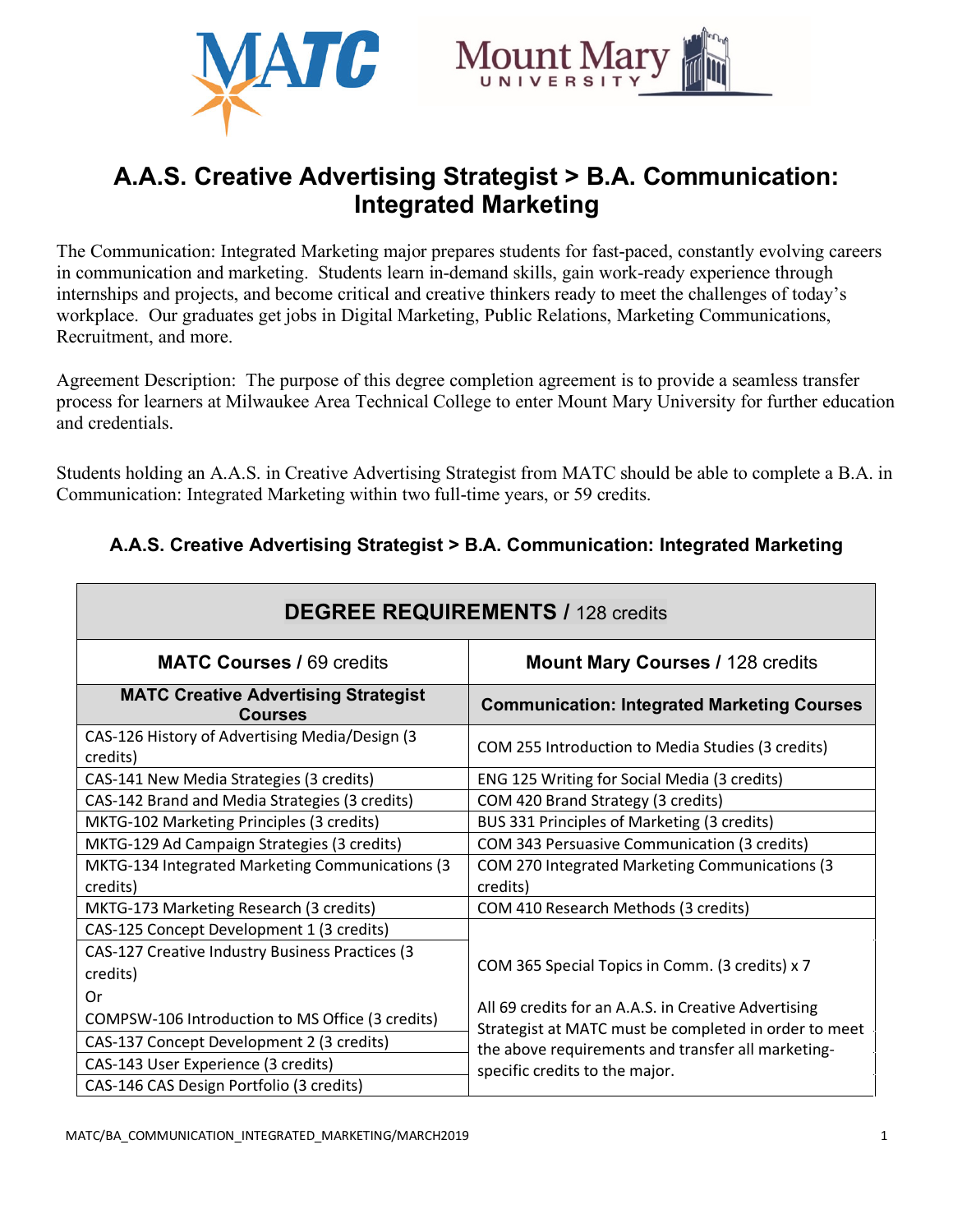| CAS-149 Practical Applications Workshop (3 credits) |                                                                             |
|-----------------------------------------------------|-----------------------------------------------------------------------------|
| MKTG-144 Account Management (3 credits)             |                                                                             |
|                                                     | Major Courses still needed: 14 credits                                      |
|                                                     | COM 220 Communication Theory (3 credits)                                    |
|                                                     | COM 340 Digital Marketing and Social Media (3 credits)                      |
|                                                     | COM 494 Capstone Experience (2 credits)                                     |
|                                                     | COM 498 Internship (3-4 credits)                                            |
|                                                     | Communication BUS/GRD (min. 3 credits required) (met at MATC)               |
| MKTG-104 Selling Principles (3 credits)             | <b>BUS 340 Consumer Behavior</b>                                            |
| MKTG-125 Advertising (3 credits)                    | <b>BUS 360 Advertising &amp; Promotion</b>                                  |
|                                                     | <b>Communication PR (min. 3 credits required)</b>                           |
|                                                     | COM 301 Introduction to Public Relations (3 credits)                        |
|                                                     | COM 355 Crisis Communication (3 credits)                                    |
|                                                     | COM 491 Strategic Public Relations Management (3                            |
|                                                     | credits)                                                                    |
|                                                     | Communication COM/ENG (min. 6 credits required) (met at MATC)               |
|                                                     | Core Courses (min. 48 credits, including 3 credits with global designation) |
|                                                     | Philosophy/Theology (min. 10 credits)                                       |
|                                                     | SEA 101 Search for Meaning (4 credits)                                      |
|                                                     | Theology (min. 3 credits) (prereq. SEA 101)                                 |
|                                                     | Philosophy (min. 3 credits) (prereq. SEA 101)                               |
|                                                     | <b>Communication/Math (min. 11 credits)</b>                                 |
|                                                     | Composition (min. 3 credits: ENG 120 required)                              |
| If ENG 201 (3 credits) is taken.                    | ENG 110 Intro to College Writing (3 credits)                                |
| If ENG 202 (3 credits) is taken.                    | ENG 120 College Research Writing (3 credits)                                |
|                                                     | <b>Communication (min. 2 credits)</b>                                       |
| If SPEECH-201 (3 credits) is taken.                 | COM 104 Public Speaking (2 credits)                                         |
|                                                     | Mathematics requirement (min. 3 credits at level 104                        |
|                                                     | or higher)                                                                  |
| MATH 107 College Mathematics 3 (credits)            | MATH 101 Pre-Algebra: would count toward 128-credit                         |
|                                                     | minimum, but one of the classes below is required to                        |
|                                                     | meet requirement)                                                           |
| Any one of the following HS math options will meet  | Mathematics requirement (min. 3 credits at level 104                        |
| the MMU Math requirement:                           | or higher)                                                                  |
| 804 - 113 College Technical Mathematics 1A          |                                                                             |
| 804 - 114 College Technical Mathematics 1B          |                                                                             |
| 804 - 115 College Technical Mathematics 1           |                                                                             |
| 804 - 116 College Technical Mathematics 2           |                                                                             |
| 804 - 118 Interm. Algebra w/ Apps                   |                                                                             |
| 804 - 123 Math w/ Business Apps                     |                                                                             |
| 804 - 134 Mathematical Reasoning                    |                                                                             |
| 804 - 144 Math of Finance                           |                                                                             |
| 804 - 189 Introductory Statistics                   |                                                                             |
| 804 - 195 College Algebra w/ Apps                   |                                                                             |
| 804 - 196 Trigonometry w/ Apps                      |                                                                             |
| 804 - 197 College Algebra w/ Apps                   |                                                                             |
| 804 - 198 Calculus 1                                |                                                                             |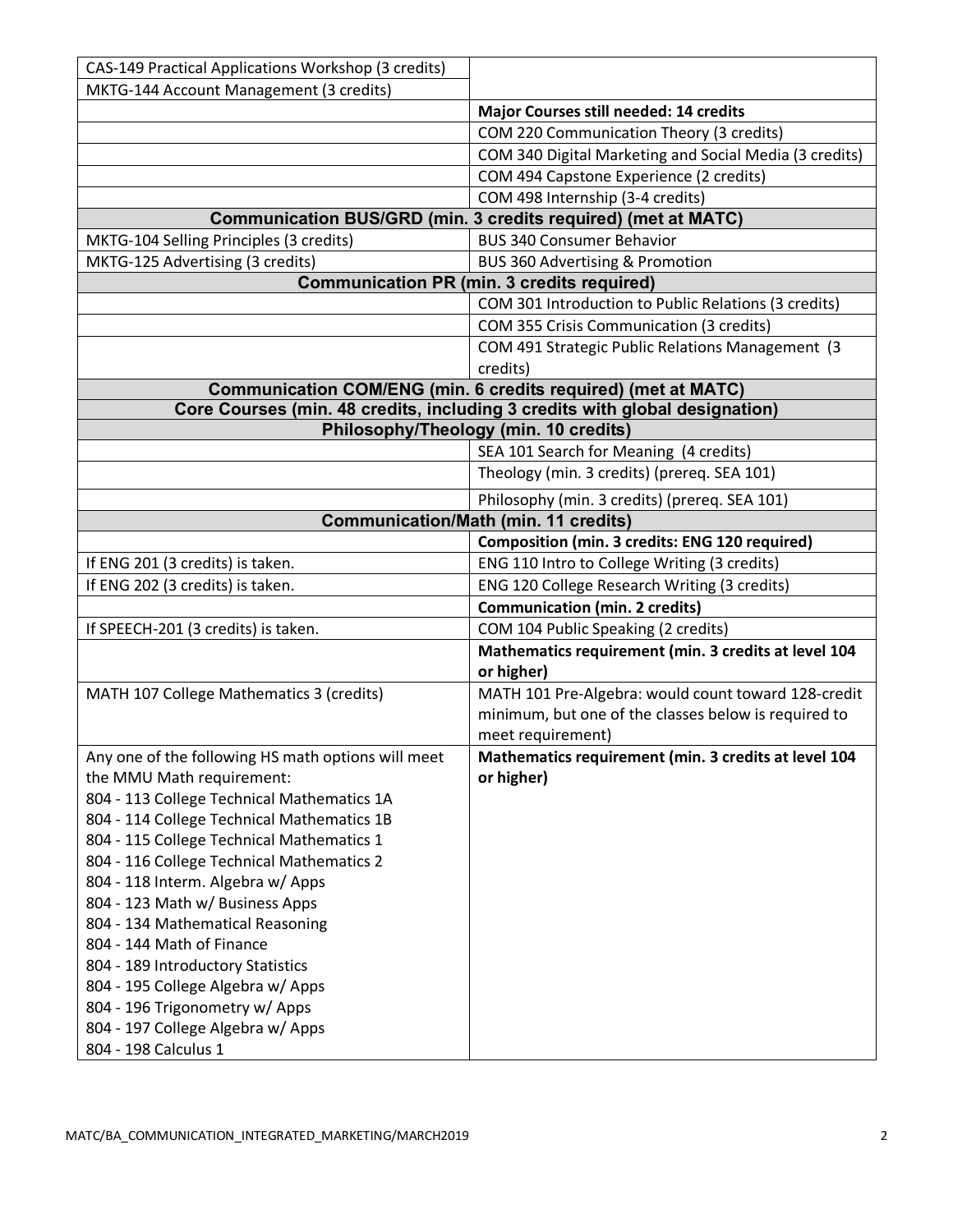|                                                                                                      | World Language (min. 3 credits or equivalency<br>fulfilled) |
|------------------------------------------------------------------------------------------------------|-------------------------------------------------------------|
| Literature/Fine Arts (min. 9 credits)                                                                |                                                             |
|                                                                                                      | Fine Arts (min. 3 credits)                                  |
|                                                                                                      | Literature (min. 3 credits)                                 |
| Option: (min. 3 credits) Choose three additional credits from either Fine Arts or Literature.        |                                                             |
| Humanistics (History and Behavioral/Social Science) (min. 9 credits)                                 |                                                             |
|                                                                                                      | History (min. 3 credits)                                    |
| Met. See equivalencies below.                                                                        | <b>Behavioral/Social Science 3 credits</b>                  |
|                                                                                                      |                                                             |
| ECON-195 Economics (3 credits)                                                                       | BUS 301 Microeconomics (4 credits)                          |
| PSYCH-199 Psychology of Human Relations (3 credits)                                                  | PSY 103 Introduction to Psychology (4 credits)              |
| SOCSCI-197 Contemporary American Society (3<br>credits)                                              | SOC 101 Introductory Sociology (3 credits)                  |
| Option (min. 3 credits) Behavioral/Social Science or History (Met at MATC; see equivalencies above.) |                                                             |
|                                                                                                      | <b>Natural Sciences (min. 3 credits)</b>                    |
| NATSCI-167 Science of Technology (3 credits)                                                         | <b>Science Core</b>                                         |

**\***This chart represents only those courses required for an AAS in Creative Advertising Strategist from MATC. A student may have accrued more credits, and up to 72 credits will be granted for courses at MATC in which a student has earned a grade of "C" (2.0) or better.

### **Graduation Requirements:**

- 1. A total of **128 credits** are required to graduate. (A minimum of 32 credits must be earned at Mount Mary. Up to 72 credits will be granted for courses at MATC in which a student has earned a grade of "C"  $(2.0)$  or better.)
- 2. Course work must include writing, communication, mathematics, world language, and global competency. See current Undergraduate Bulletin for all graduation requirements.
- 3. **48 credits must be earned in the core curriculum courses**.